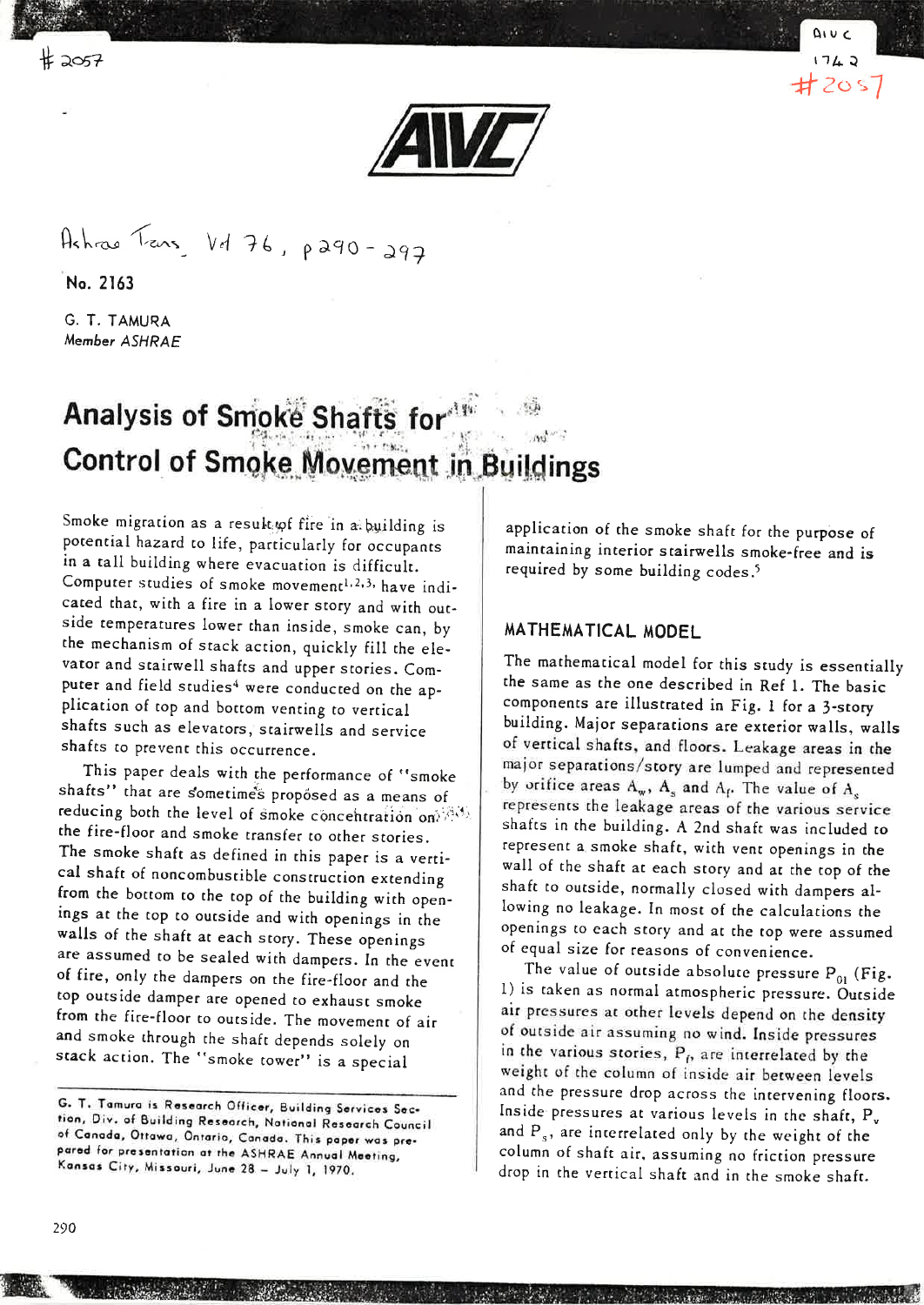

#### Fig. 1 Mathematical Model.

The problem entails determining the values of inside pressures with which a mass flow balance can be obtained for each story and for the vertical shafts. A computer program was formulated using an iterative technique to solve for all unknown inside pressures. It was designed to permit variation in the number of stories, in the size of various equivalent orifice areas, and in the values of outside and inside air densities.

In the study of smoke movement in tall buildings,<sup>1</sup> a 20-story model building (plan dimension 120 ft sq) was used to investigate the relative influence of a number of factors governing smoke movement in buildings. The equivalent orifice leakage areas for the 20-story model building were based on air leakage measurements in 4 tall office buildings.<sup>1</sup> For this study, similar values of equivalent orifice leakage areas were assumed and are as follows:

 $A_w: A_s: A_f = 2.5:5.0:3.75$  sq ft These leakage areas are for each story and, for most of the calculations, are assumed to be the same for all stories.

## **STACK ACTION**

Fig. 2 shows the pressure difference pattern across the major separations of a 20-story model building caused by stack action with an outside temperature



Fig. 2 Pressure Pattern Caused by Stack Action.

of 0 F. All dampers in the smoke shaft are closed. Because the changes in absolute pressure with height, both inside and outside the building, are much greater than the resultant pressure differences across major separations, it is difficult to indicate the values of these differences on an absolute pressure plot. Fig. 2 was constructed, therefore, with the outside pressure line drawn to an arbitrary, but convenient, slope. The inside pressure lines were then referenced to it, using the computed pressure differences with the pressure difference scale shown on the figure.

Fig. 3 shows the resultant air flow pattern caused by stack action as fudicated by the pressure difference pattern given in Fig. 2. Air flows into the building through the outside wall below the level of the neutral pressure plane, up through floors and vertical shafts, and out through the exterior wall above the level of the neutral pressure plane. The total infiltration rate into the building is 19,730 cfm with 19,070 cfm into the vertical shafts and with the remainder-through openings in the floors. Because of the series flow resistance represented by floor openings, the air flow rate up through floors is small and most of it occurs in the vertical shafts. If smoke is assumed to follow the air flow pattern shown in Fig. 3, smoke migrates from any fire-floor below the neutral plane into stories above through the vertical shafts.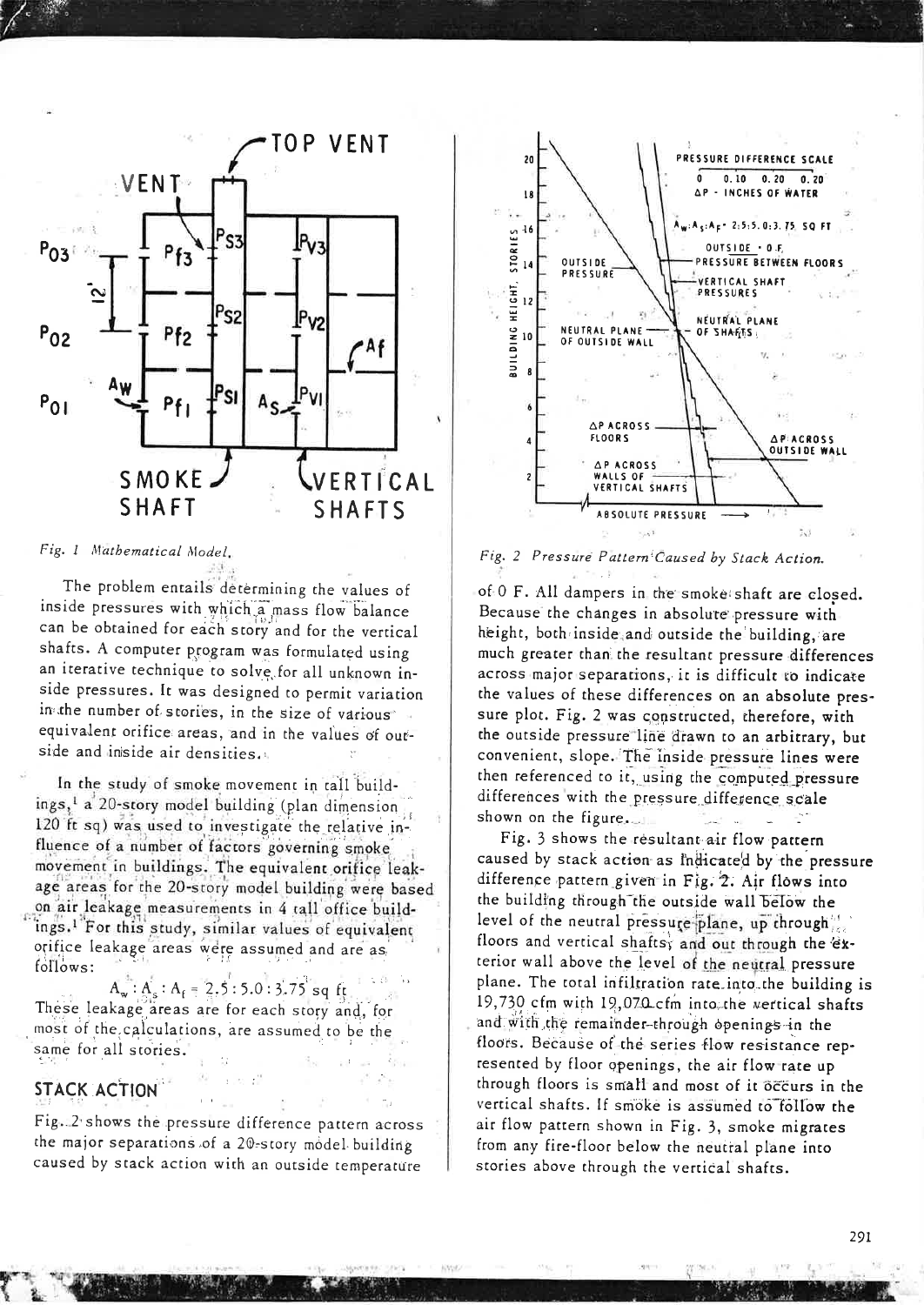#### OPERATION OF SMOKE SHAFT

 $\sim$ 

Under the conditions illustrated in Fig. 2, the pressure in the building is higher than that outside at the top. With a smoke shaft in the building, having an opening to outside at the top and openings to the various stories sealed, the pressure in the shaft at the top is equalized with outside; at all lower levels in the shaft, which is at building temperature, pressures are less than in the adjacent spaces. If, in the event of fire the shaft is opened to the firefloor, air flow occurs from it into the smoke shaft, and the pressure on the fire-floor is reduced. If the pressure on the fire-floor were reduced below that in the other vertical shafts at the same level and in the story above, air would flow from these regions to the fire-floor and smoke transfer to other parts of the building would not occur.

Fig. 4 illustrates the pressure pattern for this condition for the 20-story model building with a fire in the 2nd story. The air temperature in the smoke shaft and the fire-floor were assumed to be at 75 F. With the smoke shaft in operation, the floor and vertical shaft pressures are decreased at all levels. In the 2nd story, the pressure is approximately equal to the vertical shaft pressure indicating negligible air flow into the fire-floor from the vertical shafts.







Fig. 4 Pressure Pattern Caused by Stack Action With Smoke Shaft in Operation. of an intern Contractor 3.8

The size of opening required to achieve this condition is 7.50 sq ft based on openings of equal size in the smoke shaft at the 2nd story and top. The pressure in the fire-floor is lower than in the stories above and below, indicating that the direction of air flow is into the fire-floor from these stories. The resultant air flow pattern with the smoke shaft in operation is illustrated in Fig. 5. It is seen that the direction of air flow across the fire-floor enclosure is into the fire-floor and out through the smoke shaft; thus, in the event of fire, smoke migration into upper stories is prevented.

With openings of equal size in the smoke shaft at the 2nd story and at the top, the total pressure difference available for venting smoke is distributed equally across the 2 openings. For the example in Fig. 4 the sum of these is 0.27 in. of water and the calculated rate of air flow into the smoke shaft is 6660 cfm. This is the rate of air exhaust from the 2nd story required to prevent air flow from it into vertical shafts and into adjacent stories; a similar air flow pattern would be obtained with an exhaust fan of this capacity.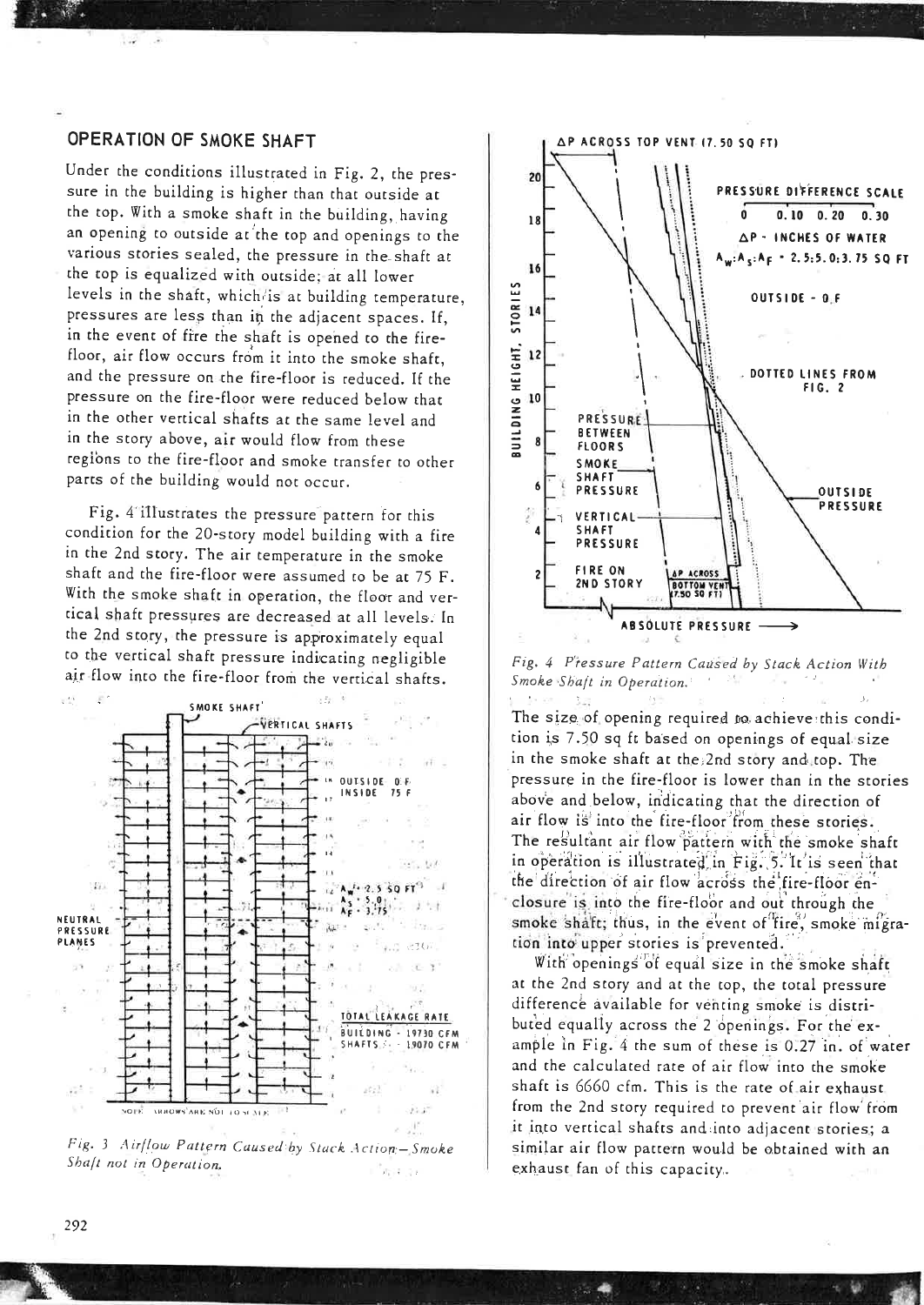



If the opening at the top is larger than that in the fire-floor, the smoke shaft pressure is decreased. Conversely, with the top vent smaller than the vent in the fire-floor, the smoke shaft pressure is increased. In the extreme, the smoke shaft presis sure could exceed that in upper stories, causing  $\alpha$ smoke flow from the shaft into the adjacent spaces "through leakage openings around the dampers and in the wall of the smoke shaft....  $= 0.75$ 

The vent size needed to prevent smoke transfer <sup>3</sup> from the fire-floor to other stories decreases as the height of the fire-floor above ground increases. Stories at or near ground level therefore establish minimum vent size requirements. Neglecting friction <sup>05</sup> pressure loss in the shaft, the minimum vent sizes were found to be independent of building height, and dependent on the leakage areas of the major separations. With vent openings in the smoke shaft of equal size at the top and at the fire-floor and with ratios of equivalent leakage areas equal to those of the 20-story building  $(A_w : A_s : A_f = 1.0 : 2.0 : 1.5)$  the required vent size is approximately 3 times the deakage area/story of the outside wall. As building height increases there is a corresponding increase in the amount of air exhausted through the smoke "shaft' from a fire-floor near ground level. In the calculation of vent sizes, pressure drop in the smoke

shaft due to friction was neglected. In practice, it would be necessary to account for this in determining the cross-sectional area of the shaft or the minimum required vent sizes, or both.

The required vent size is independent of insideoutside temperature difference. The smoke shaft ceases to function when outside temperature is equal to or greater than inside temperature, but under these conditions there is less tendency for smoke transfer from story to story.

It is sometimes suggested that an existing shaft, s such as an elevator or stairwell, might be used as a smoke shaft. The performance of a 1-car elevator shaft as a smoke shaft was determined for the 20story model building. A leakage area/story of 1.0 sq ft (0.5 for elevator door and 0.5 for wall) was assumed for this shaft. Fig. 6 illustrates the pressure distributions with a vent opening of 7.50 sq ft at the top of the shaft and at the 2nd story. This ventisize is inadequate because of the large leakage area of the shaft in each story. The 2nd story pressure is higher than the pressure in the other vertical shafts and allows flow of smoke into them. Smoke shaft pressure is also higher than in adjacent



Fig. 6 Pressure Puttern Caused by Stack Action and One-Car Elevator Shaft as Smoke Shaft.

fer mill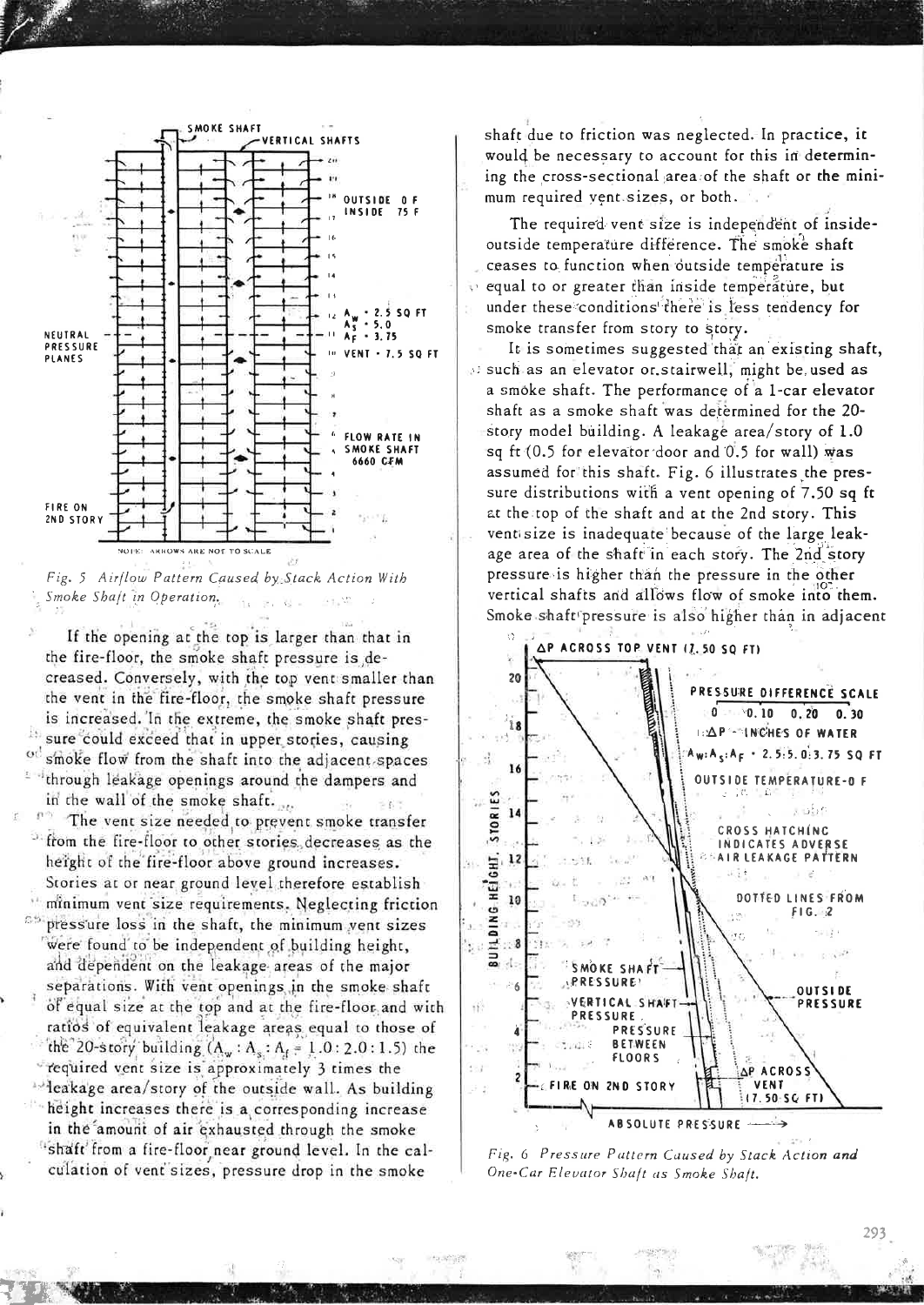spaces from the 15th to 20th stories, allowing transfer of smoke from the smoke shaft into them. A larger vent size would be required for an elevator shaft to perform adequately as a smoke shaft. The minimum size of top vent required for the model building was computed to be 13,0 sq ft, with an opening of the same size to the 2nd story.

East of the firm of the contract of

In the examples illustrated in Figs. 4 and 6, it was assumed that air tightness of the exterior walls was unaltered during the fire. It is not unusual for breakage of windows to occur on the fire-floor, either as a result of exposure to the fire or firefighting tactics. With a large opening in the exterior wall of a fire-floor, air pressure in the fire-floor tends to equalize with that of the outside at the same level. If this happens at lower levels, the pressure in the fire-floor rises and the potential for air flow from the fire-floor to other parts of the building increases.<sup>1</sup> Assuming an opening of 20 sq ft in the outside wall of the 2nd story (fire-floor) of the 20-story model building, a smoke shaft with vent area of 7.50 sq ft has little influence on the firefloor pressures and is inadequate to prevent air flow from it into vertical shafts and into stories above and below. The rate of flow into the smoke shaft increases from 6660 to 8450 cfm. The rate of air flow into the vertical shafts at the 2nd story, however, is only slightly less than it is without the smoke shaft in operation. With a large opening in the outside wall of a fire-floor, a smoke shaft is not effective in preventing the spread of smoke from the fire-floor to upper stories. Smoke shafts may, therefore, have serious limitations in controlling the vertical spread of smoke from interior spaces that have windows or similar openings to outside.

The effect on smoke shaft operation of opening stairwell doors was also investigated. The outside walls on the fire-floor were assumed to be intact. With all other stairwell doors closed, including that to outside, opening a door on the fire-floor has little effect on the operation of the smoke shaft; although some smoke contammation of the stairwell shaft can be expected due to air interchange across the open door arising from the elevated temperature in the fire-floor. Opening a stairwell door at an upper level results in a lowering of the stairwell pressure, which induces a flow of air into the stairwell shaft from a fire-floor on a lower level. If a stairwell door on the fire-floor were also open, the rate of air or smoke flow into the stairwell would be greatly increased.



Fig. 7 Floor Plan of Test Building.  $^{\prime}$  A

### FIELD MEASUREMENTS

To check the performance of smoke shafts as indicated by computer studies, pressure measurements were made on a 17-story building using one of the 2 stairwells as a smoke shaft. The floor plan of the building is shown in Fig. 7. The stairwells are provided with 2 doors at each story and with a roof hatch at the top. The east stairwell was arranged to operate as a smoke shaft for fire on the 3rd story by opening the roof hatch (11.4 sq ft) and the 3rd story stairwell door (20.0 sq ft). Pressure difference readings were taken between the 2nd and 3rd stories, between the 4th and 3rd stories and across the elevaror and west stairwell doors on the 3rd story both before and during the smoke shaft simulation. Measurements were also taken with 5 small exterior casement windows (total area of 12.8 sq ft) open on the 3rd story. Outside temperature was 17 F. The results of pressure measurements are given in Table I.

- With all outside windows closed, the normal air flow pattern across the 3rd story enclosure caused by stack action was from the 2nd to the 3rd story and from the 3rd to the 4th story through the floor construction, and from the 3rd story into the elevator and stairwell shafts. With the east stairwell acting as a smoke shaft, the direction of flow through the floor construction between 3rd and 4th stories and across the west stairwell and elevator doors on the 3rd story was reversed. The direction of air flow was therefore into the 3rd story from adjacent spaces and out through the smoke shaft.

With the east stairwell door and the roof hatch closed, opening the windows caused an increase in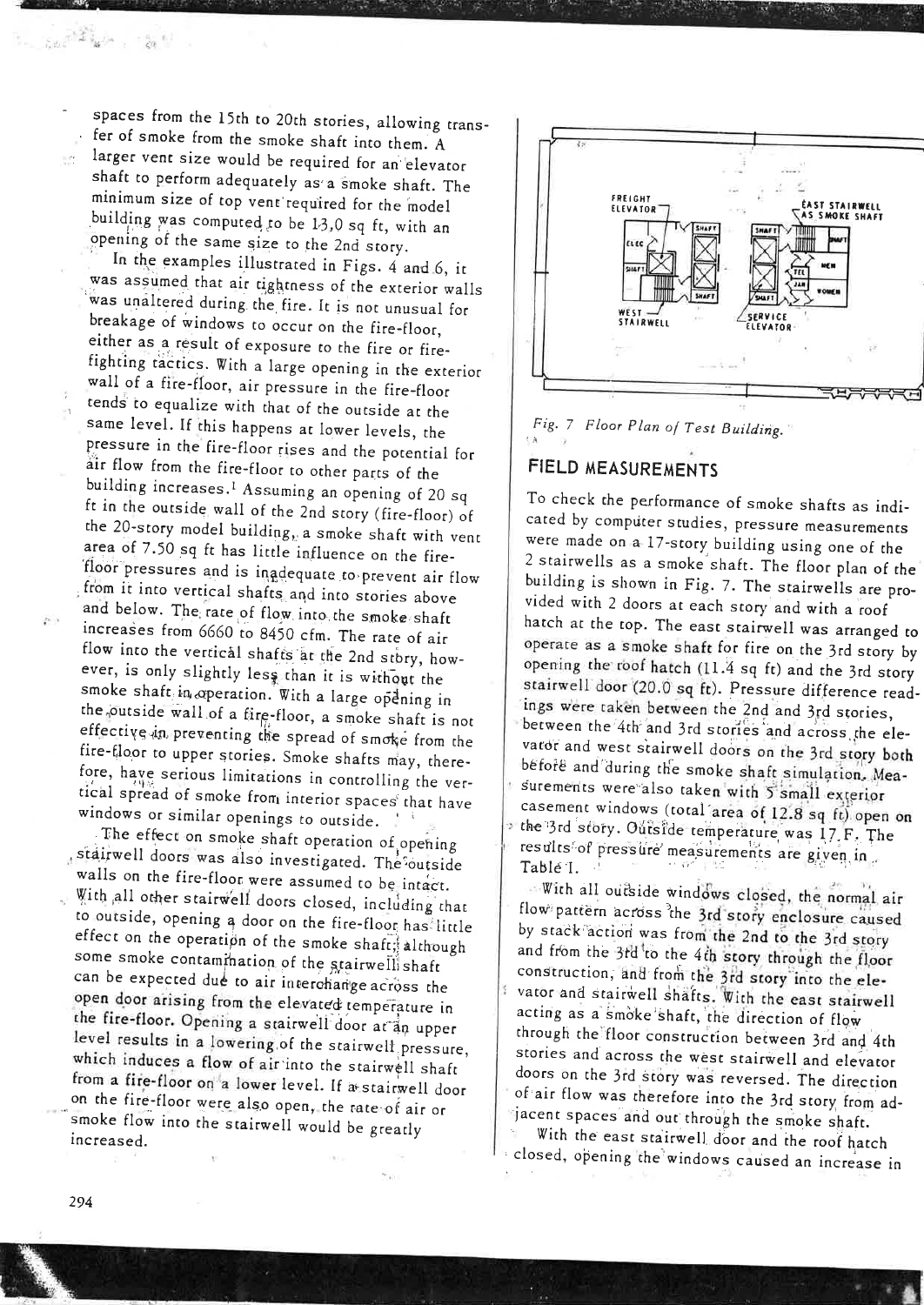#### **TABLE 1**

 $\mathcal{A}$  . In

PRESSURE DIFFERENCE MEASUREMENTS ON 3RD FLOOR OF A 17-STORY BUILDING WITH EAST STAIRWELL AS SMOKE SHAFT

 $\chi$  T  $\sim$ 

 $-100 - 1$ 

-ville William

 $\lesssim 5$ 

 $\sim$   $\sim$ 

 $\mathcal{L}_{\mathcal{A}}(X)$ 

 $\bar{b}$ is dise

J.  $\mathbf{A}$ 

 $5.1$ 

 $\alpha_{\rm c}$ 

862

4.5%

 $\approx~\gamma_{\rm s}$ 

-35

fu us

理

 $\frac{1}{2}$  . 影。

| LOCATION"<br>0 F<br><b>MEASUREMENTS</b> | <b>WITHOUT SMOKE SHAFT</b> |                  | <b>WITH SMOKE SHAFT</b>  |                                         |
|-----------------------------------------|----------------------------|------------------|--------------------------|-----------------------------------------|
|                                         | WINDOWS<br><b>CLOSED</b>   | WINDOWS<br>OPEN. | WINDOWS<br><b>CLOSED</b> | WINDOWS<br>OPEN                         |
| between 2nd<br>and 3rd floor            | \$0.001                    | $-0.090$         | $e = 0.017$              | $-0.040$                                |
| between 4th<br>and 3rd floor            | $-0.009$                   | $-0.115$         | 0.011                    | $-0.060$                                |
| west stairwell<br>door on 3rd floor     | $-0.013$                   | $-0.125$         | 0.004                    | e fitze<br>$\rightarrow$<br>$-0.070$    |
| west elevator<br>door on 3rd floor      | $-0.009$                   | $-0.130$         | 0.005                    | $\mathcal{P}_{\mathcal{A}}$<br>$-0.075$ |

Notes:

. 231

**TOP** 

Jackson

Pressure difference in in. of water Readings referenced to 3rd floor + reading : flow into 3rd floor (p)

- reading: flow from 3rd floor Outside temperature : 17 F

the 3rd story pressure resulting in a downward flow of air from the 3rd to the 2nd stories and an increase in the flow rates from the 3rd to the 4th stories<sup>3</sup> and from the 3rd story into the elevator and stairwell shafts. These effects have already been noted.<sup>1</sup> With the east stairwell arranged as a smoke shaft, the flow pattern across the 3rd story enclosure was unaltered, although a reduction in pressure difference and, hence, flow rates occurred. This confirms that the smoke shaft is not effective in preventing the spread of smoke in a building when there are large openings to outside on the fire-floor. ్, బాలుబుకు కంటే చు∍ు హా

#### SMOKE-PROOF TOWER

, ਇਸ ਪ੍ਰਾਪਤ ਸਾਲ ਦਾ ਸਾਹਿ  $H^{\pm}$ **B** 字如下 CON TIME A smoke-proof tower is specified in some building codes to prevent smoke contamination of stairwells. It consists of a vestibule between each story and the stairwell with an opening to outside in one of the walls of the vestibule. Where it is difficult to vent the vestibule to outside as in the case of a stairwell located in the core of a building, the vestibule is vented to a vertical shaft extending from grade to top of the building. This vertical shaft is essentially a smoke shaft as described previously.

The performance of a smoke tower for the protection of interior stairwells was investigated with the computer model of the 20-story building. The computer model was modified to simulate a combination of stairwell, vestibule and smoke shaft as shown in Fig. 8. Assuming a fire in a 2nd story and a vent

area in the smoke shaft at 2nd story and at the top of 7.50 sq ft as before, several cases were investigated. The outside temperature was assumed to be  $0$   $F$ , and  $W$ القائل المستقبل

 $\mathbf{t}_{\text{a}}$ 

"With all vestibule and stairwell doors closed, the direction of air flow is from the 2nd story and stairwell into the vestibule and thence to the smoke shaft, thus preventing spread of smoke into the stairwell. During the course of a fire, it might be... expected that some of the doors would be open for fire fighting and evacuation. With the vestibule door open to the fire-floor the operation of a smoke tower is essentially the same as that of a smoke shaft as described previously, and similar limitations therefore apply; that is, with a large opening in the exterior wall on the fire-floor or with open stairwell tsi u



Fig. 8 Smoke Tower.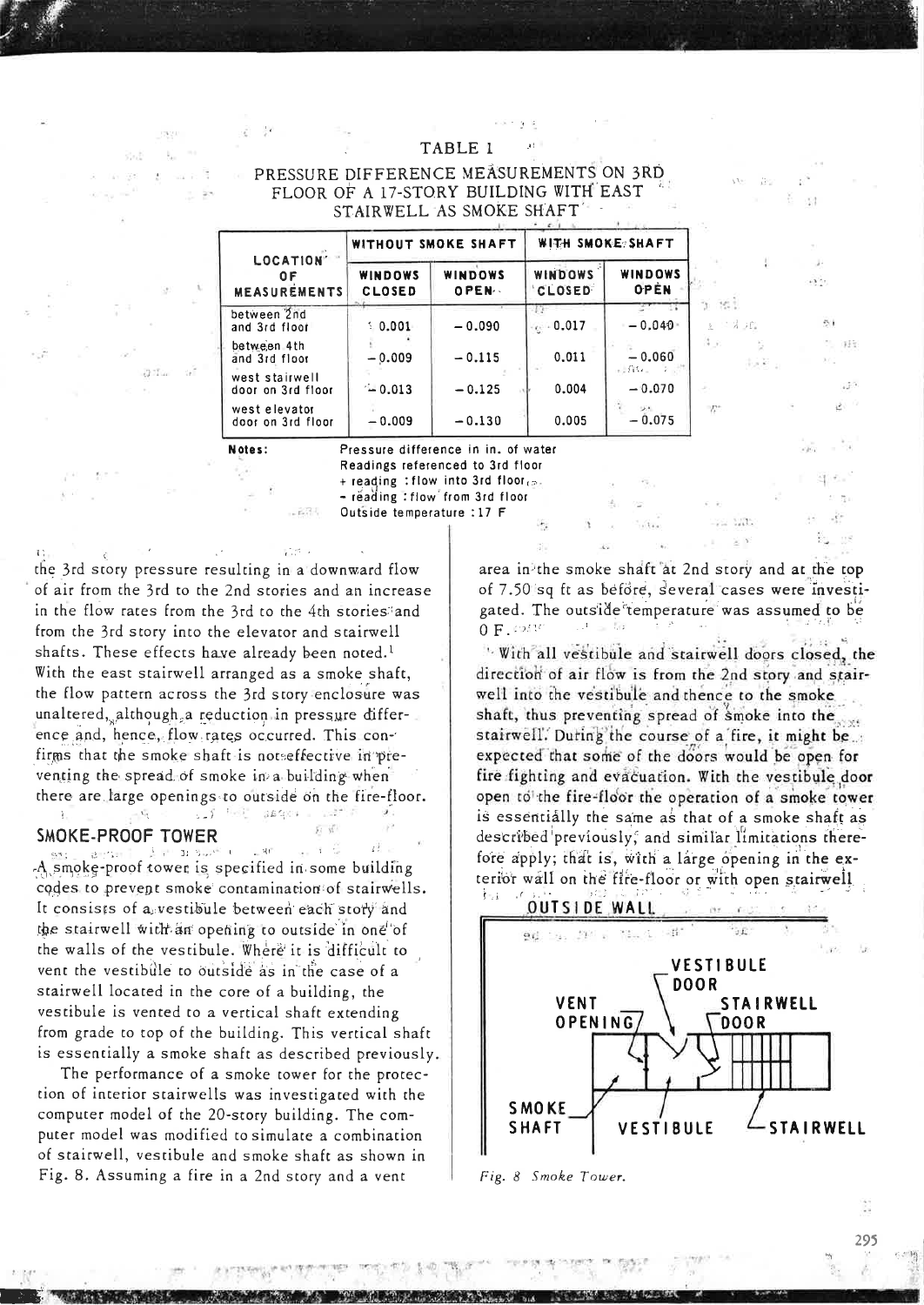and vesribule doors on upper floors, smoke entry into the stairwell can be expected. The amount of smoke entry into the stairwell is increased if the 2nd story srairwell door is also open.

With the stairwell door at the 2nd story level. open and the other doors closed, the effect of the open smoke shaft vent is to lower the pressure in the stairwell below that in upper stories, and thus to induce air flow from them into the stairwell through the various vestibules. If these upper stories were fouled with smoke as a result of flow in vertical<br>shafts some contamination of the stairwell would result. To minimize smoke contamination of the stairwell it is necessary to minimize opening of vestibule and stairwell doors of the smoke tower.

#### SUMMARY

The performance of smoke shafts was investigated for a building under the influence of stack action, with outside temperatures lower than inside. By reducing the pressure in the fire-floor relative to adjacent spaces the smoke shaft can induce air flow from these spaces into the fire-floor and out through the smoke shaft. In this way, the spread of smoke into vertical shafts and upper stories is prevented. Neglecting friction pressure loss, in the shaft, the reduired vent size is independent of building height and is approximately 3 times, the leaka'ge" area/story of the outside wall. Where the exterior wall can be expected to remain intact, as in the case of a windowless building, a smoke shaft can be effective in limiting smoke transfer to upper stories. If windows on a fire-floor are broken, however, the pressure in the fire-floor approaches that of the outside and the smoke shaft is no longer effective in preventing the spread of smoke. If a stairwell door on an upper story is open, the stairwell pressure is reduced below that of the fire-floor and<br>if a stairwell door on the fire-floor is also-open,<br>smoke contamination of the stair shaft can be expected.



The smoke-proof cower for incerior stairwells can be effecrive in prevenring contamination of a scair shaft in rhe event of fire provided thar rhe vesribule and the stairwell doors on the fire-floor and upper stories are closed.

## ACKNOWLEDGEMENTS

The author gratefully acknowledges contributions from his colleagues: A. G. Wilson and J. H. McGuire during discussion and review of this study; D.<br>Templeton who assisted in the running of the computer programs and R. G. Evans and L. P. Chabot who assisted in the field measurements. Special thanks are here recorded to H. A. Smith and P. A. Vincent of the NRC Computation Centre who pre-<br>pared the computer programs.

The author gratefully acknowledges the contri-<br>bution of the Department of Public Works for permission and assistance in carrying out tests in their building.

. This is a contribution from the Division of Building Research, National Research Council of Canada and is published with the approval of the Director of the Division.

# REFERENCES , last and last the contract of the contract of the contract of the contract of the contract of the

 $1 - 1 -$ 

- 1. G. T. Tamuta, Computer Analysis of Smoke Movement in, Tall Buildings, Presented at ASHRAE Anhual
- Meeting in Denver, Colorado, June<sup>9</sup>30 July 2, 1969.<br>2. T. Wakamatsu, Calculation of Smoke Movement in<sup>teress</sup>.<br>Buildings, Building Research Institute, Ministry of Construction, Japan, BRI Research Paper No. 34, August 1968.
- **FAONE PERSON ERR** 3. J. H. McGuire, Smoke Movement in Buildings, Fire Technology, Vol. 3, No. 3, p. 163-174, August 1967.
- 4. G. T. Tamura and A. G. Wilson, Natural Venting to Control Smoke Movement in Buildings via Vertical Shafts, To be presented at ASHRAE Annual Meeting, Kansas City, June 1970.  $\omega\sigma_{\rm eff}^{\rm 2.5}$
- 5. City of Chicago Building Code, 1966.

In the set of the second terms of the second terms of the second terms of the second terms of the second terms.  $\mathcal{A}^{\mathcal{G}}_{\mathcal{A}}=\mathcal{B}(\mathcal{O})$  $\label{eq:2.1} \begin{array}{lllllllllllllllllll} \alpha_{\alpha} & \alpha_{\beta} & \alpha_{\beta} & \alpha_{\beta} & \alpha_{\beta} & \alpha_{\beta} & \alpha_{\beta} & \alpha_{\beta} & \alpha_{\beta} & \alpha_{\beta} \\ \hline \alpha_{\alpha} & \alpha_{\beta} & \alpha_{\beta} & \alpha_{\beta} & \alpha_{\beta} & \alpha_{\beta} & \alpha_{\beta} & \alpha_{\beta} & \alpha_{\beta} & \alpha_{\beta} & \alpha_{\beta} \\ \end{array}$ G. H.M.  $\mathbb{R}$  . a little of the same and a second - 20 The Card  $\label{eq:2.1} \widetilde{\mathcal{C}}^{\mathcal{C}}=-\widetilde{\mathcal{C}}_{\mathcal{C}Z}=\widetilde{\mathcal{C}}_{\mathcal{C}Z}=\widetilde{\mathcal{C}}_{\mathcal{C}Z}=\widetilde{\mathcal{C}}_{\mathcal{C}Z}=\widetilde{\mathcal{C}}_{\mathcal{C}Z}=\widetilde{\mathcal{C}}_{\mathcal{C}Z}=\widetilde{\mathcal{C}}_{\mathcal{C}Z}$ ਵਾ ਕੁੱਤ ਪੁਸ਼ਾਣੂੰ ਹੁੰ ਤੇ ਮਨੋਸ  $-1.79$ and the control of the control of  $\sim 10$ PER PROPERTY